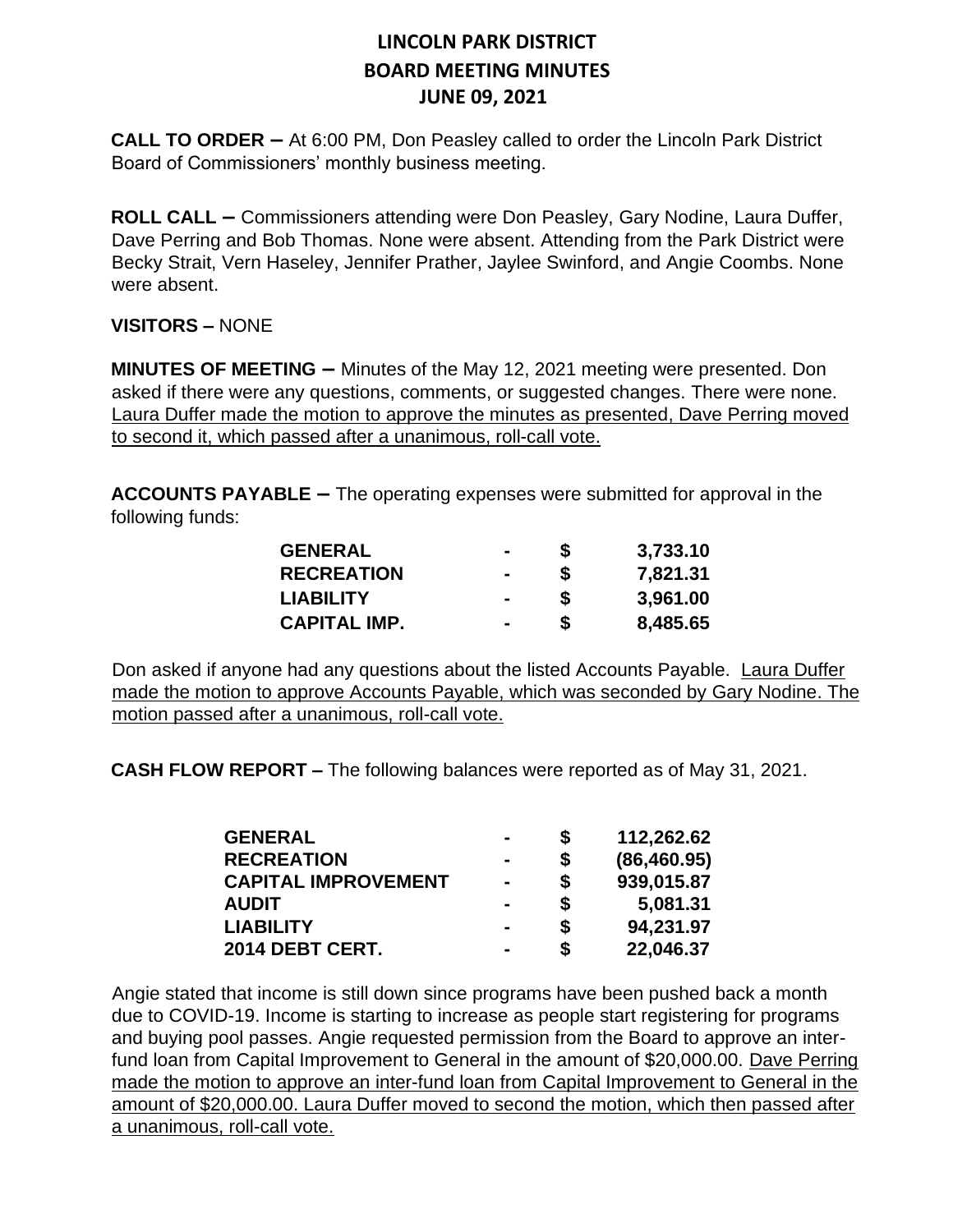#### **EXECUTIVE DIRECTOR – BECKY STRAIT**

- A slideshow presentation was displayed as she spoke on a few topics:
	- o City of Lincoln's Third Friday:
	- **Fiday, May 21<sup>st</sup> was the first night.**
	- The streets of the City square were filled with a variety of booths and games/activities.
	- **.** Jaylee and Becky were at the LPD booth where they distributed fliers regarding summer programs, fitness info and memberships available.
	- While visiting with the public, a community survey was distributed.
		- Becky designed the survey to have a QR code to use one's phone to link to the page.
		- A random winner will be selected, should the participants wish to leave their phone number at the end of the survey to register for the drawing.
		- Mr. Froebe, of District 27, helped distribute our survey.
		- 187 surveys were completed, and slides were presented to show some of the graphics.
		- Questions included asked to rate individual's:
		- o Experience with LPD.
		- o Usage of LPD facility and parks.
		- o Member or non-member status.
		- o Brief explanation as to ability / inability to utilize / not utilize LPD facility and programs.
		- o Activities that the individual is willing to travel for (i.e. splash pad, water parks, etc.)
		- o Satisfaction with local parks/facility.
		- o Input on desired improvements.
		- o Input on ownership of parks being transfer to LPD with expected upgrades (137 yes 48 maybe 3 no)
		- Jen stated that roller skating was also mentioned in the survey responses, which Becky verified, and there was a brief discussion on how popular it is at schools & other cities.
	- **.** It helps to have something interactive and not just handing out information to the public.
		- In May, the LPD booth had a volleyball net, child scooters, an axe throwing game, sidewalk chalk and Rachael came out to do some Zumba.
		- June's activities will also include mini golf to help promote our driving range and the new range membership offered.
		- Giant bowling, jump rope, and axe throwing will also be there with the possibility of a tumbling demonstration to promote that new program.

o Becky then spoke about a recent LincolnDailyNews.com article discussing the City parks.

- **The article was mainly detailing conflict of choice in Mayor Pro Tem, Kevin Bateman.** 
	- A portion of the article discussed the parks; City, County and LPD owned.
	- Wanda Rohlfs, Ward 3 Alderman, mentioned the conflict.
	- The County has the funds and plans to make improvements to both Latham and Scully.
	- Tracy Welch was quoted regarding the public's confusion of park ownership.
- **E** Becky spoke with Tracy at a 3<sup>rd</sup> Friday meeting, and he stated that he was open to having a conversation with her about the City Park topic.
- The suggestion of a dog park was mentioned again, but the Board informed Becky that a previous consensus had been met that LPD had no interest in a dog park.
- Vern stated that he would like a clearer definition of what "maintain" means in the existing ordinance with the City.
- **Dave offered to sit in with Becky in meetings with the City to discuss the matter at hand.**
- Dave expressed his confusion as to why the City would be interested in obtaining the County's parks when the City does not currently maintain their own parks, LPD does that.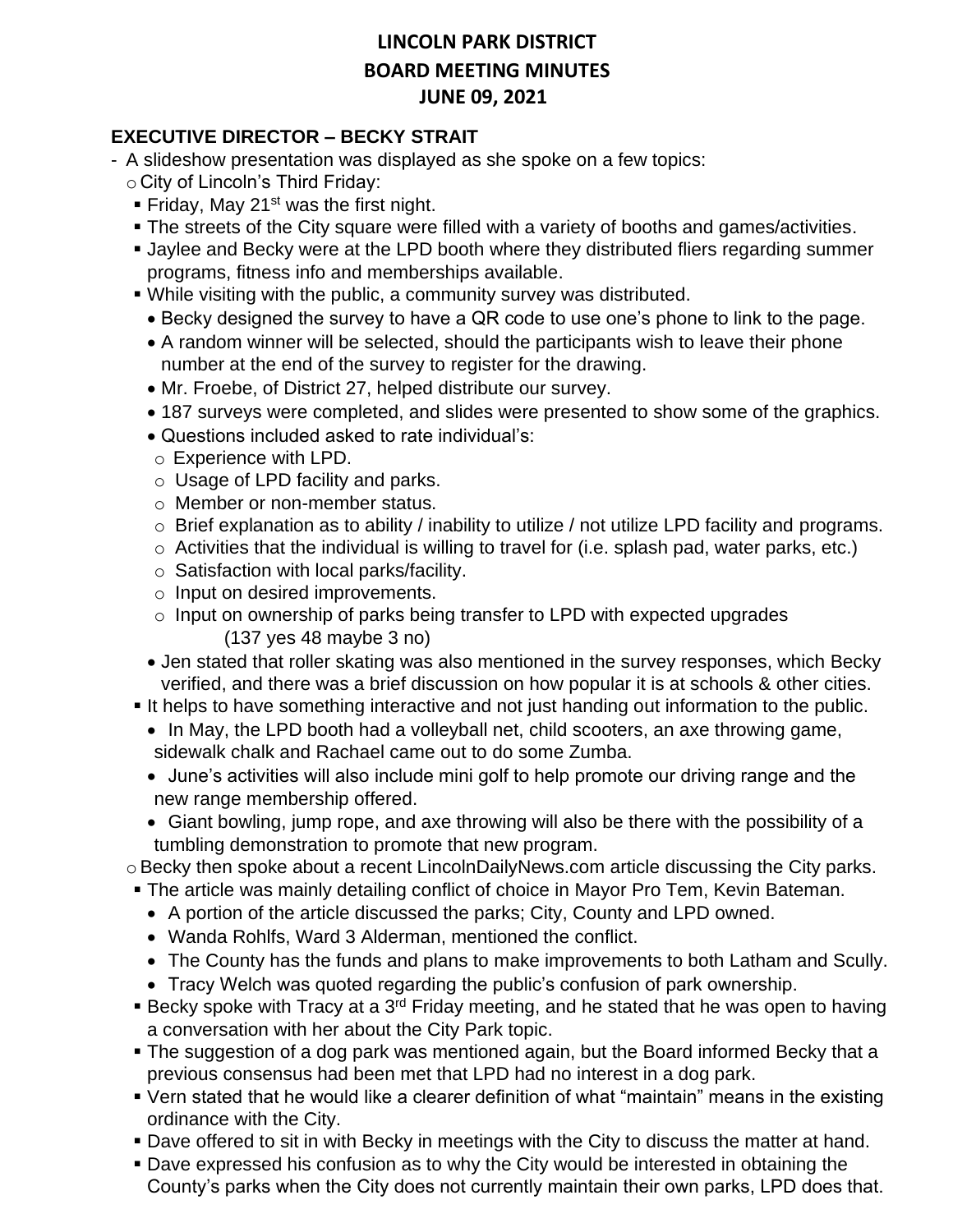- Gary agreed with Dave's confusion and the Board agreed that the city residents need to advocate their opinions to their respective alderman.
- **EXECT SECT IS EXECT FOR THE CITY THAT IS CONTED FIGURE IS CONTED**, then the City can focus on city infrastructure such as repairing the roads and sidewalks; LPD can then continue to focus on improving the parks.
- **Example 1** Laura suggested tabling the discussion until after Becky has met with Tracy, the Board agreed.
- **The Board expressed their concern about the public's perception.**
- $\circ$  The pool and concession stand opening is in progress.
	- **There have been a few IT issues with CivicRec.**
	- **The credit card readers have been updated.**
- o The Veteran's Assistance Commission's memorial 9/11 run has had its route approved.
- $\circ$  Our new Mud Run will have a "hometown heroes" theme.
- $\circ$  July 4<sup>th</sup> Celebration:
	- Fundraising has reached \$5,000.00 so far.
	- We have 3 food vendors confirmed as well as selling from our concession stands.
	- Jaylee is helping to map out where the games and inflatables will be located.
	- Becky has booked a band from Springfield to play live music.
- The pool and concession staff have all been trained.
- Freezer space in the concessions is limited, an additional freezer has been order.
- Allen Concession stand has a broken Pepsi cooler scheduled for repair; DARE has been contacted to inquire about using their big trough with ice in the meantime.
- Becky still has not heard back from the Illinois State Police regarding the background check process required by law.
- o Don inquired about any costs associated with the program.
- o Becky stated that she expects to learn those details later in the application process.
- Becky and Jaylee visited WLCN to update the LPD radio advertisements.
- The State of Illinois recently approved \$28 million for OSLAD grants and extended the term.
- o A bill was recently passed that would allow park districts to be eligible for economic and tourist grants available to other municipalities.
- o Becky researched if the City would be eligible to apply for OSLAD grants for their parks, and they are able to apply.
- With the State's progress to Phase 5, basketball and volleyball has resumed at LPD.
- Adult Kickball will be starting soon, and some teams have inquired about alcohol consumption since it is an adult league.
- o Becky did research LPD's liability coverage with IPARKS as well as speaking with other park districts in the areas to learn about their policies and experiences with the issue:
	- If approved; LPD should delegate rules and require waivers for all participants.
	- Recommended "BYOB", prohibited on the field, but allowed in stands/dugouts.
	- Umpires/Referees would have authority to make the call to cite any offenders.
- $\circ$  Don asked for a discussion by the Board on the matter:
	- Laura and Bob agreed that alcohol will possibly be snuck in anyways.
	- Bob suggested a trial period with kickball, which is less dangerous than the other adult softball leagues, to which Laura agreed.
- o Bob Thomas made the motion to allow alcohol consumption, on a trial basis, during the initial Adult Kickball League season, with the rules assigned by the Executive Director, which will be reviewed at the end of the League's term. Laura Duffer moved to second the motion, which then passed after a Yes-3 & No-2, roll-call vote.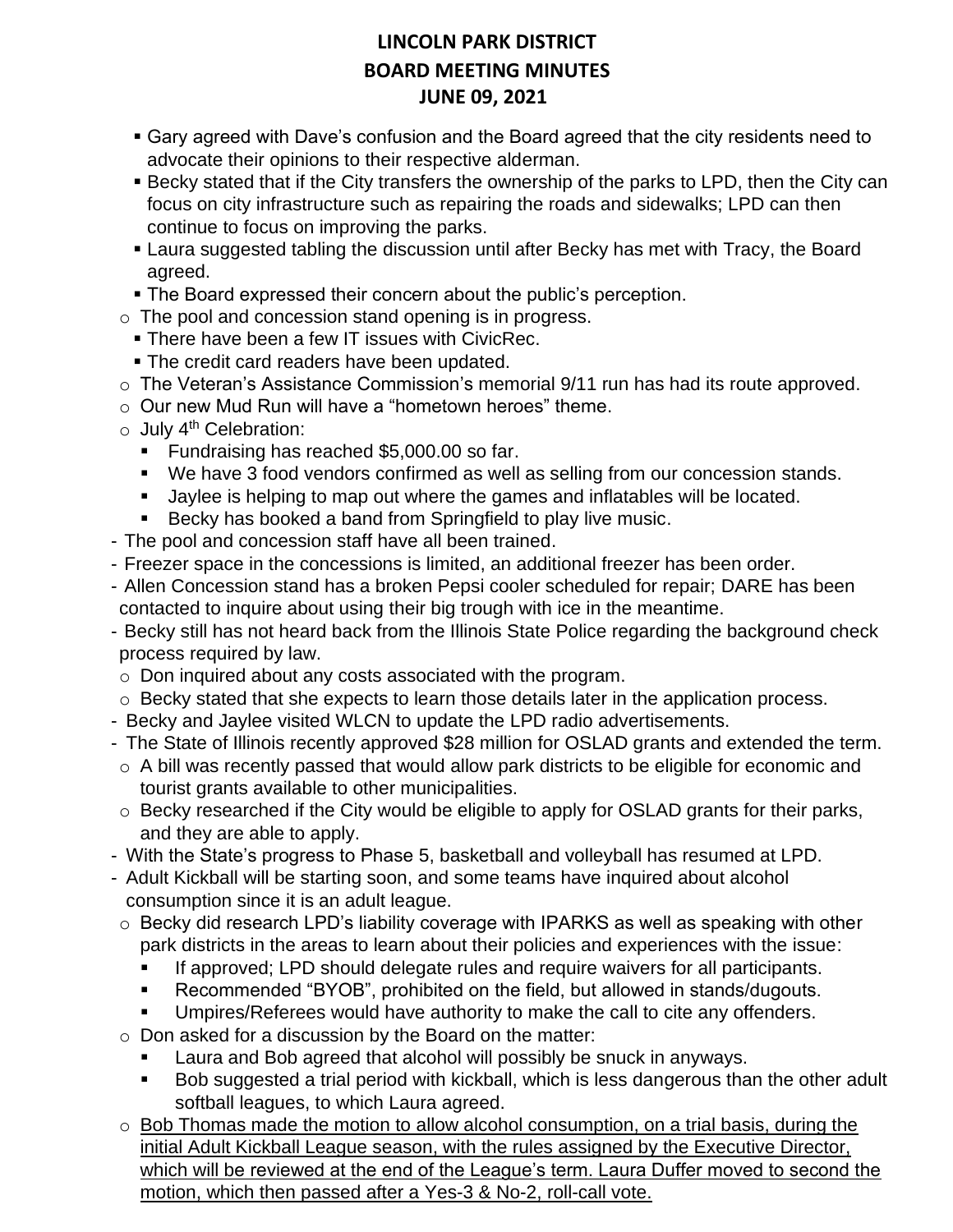- o Gary expressed concern that allowing alcohol consumption for one event may conflict with public participation of the July 4<sup>th</sup> celebration.
- o Becky stated that she would like to make it clear to the Kickball participants that it is restricted to that adult league and that the LPD is a family facility.
- COVID-19 Phase 5 will begin with a few caveats:
- $\circ$  A "full opening" is scheduled to begin 6/11/2021 without facility capacity restrictions, but there are some recommendations listed.
- o LPD will be able to move the Spin® bikes back to the room.
- $\circ$  The pool will not have to be closely monitored to trach attendance.
- Programs are going well, and Jaylee has been working well to add some new options and continues to improve relationships with the instructors.
- The Denzler Family has contacted LPD about donating in memory of Scott Brown.
- o Becky spoke with Andy, Scott's son about equipment, and a dead lift platform was chosen.
- $\circ$  A logo with a Scott Brown saying was also discussed as well as extra kettle bells.
- $\circ$  Gary inquired about the deadlift platform being used for Olympic Lifting, which Becky stated that the new bumper plates will help with that type of lifting.

### **OPERATIONS REPORT – VERN HASELEY**

- Vern informed the Board that Ryan, of Garland Roofing, will be coming to perform a final review after a corner leak was fixed recently.

- Entec has installed multiple sensors around the Aerobics room to study the humidity issue, and to check the effectiveness of the fall demand RT Unit installation.

- Mayfair Park has had multiple complaints from the public about the flower bed areas, which the City had put in by Master Gardeners, that are now overgrown.

- o Master Gardeners have since disbanded and no longer maintain the flower beds.
- $\circ$  Consensus of the Board was to suggest the complainants contact the City.
- Area Disposal has not picked up some of the LPD dumpsters in 3 weeks.
- $\circ$  Garbage is an issue after a busy day at the pool and tournaments at the diamonds.
- o It was suggested asking tournament coordinators to schedule some volunteers to help clean up the facility at the end of the event.
- o Gary asked if ordering an additional dumpster for tournaments could be adding a fee to the diamond rental.
	- Jaylee stated that she has planned to speak with John to discuss diamond fees to cover costs of lining fields with and without the usage of lights.
	- Vern stated that having crew on site to line fields between games has always been an issue in the past.
- $\circ$  Becky also mentioned that the maintenance crew had informed her about a parking issue in the Fit Zone lot.
	- According to Area, one island creates limited mobility for the new trucks and if a car parks badly in one spot, the truck cannot access the dumpster.
	- The Board approves of marking out the problem parking space(s).

### **PROGRAM REPORT – JAYLEE SWINFORD**

**-** So far 2 range memberships have been sold and those patrons use it frequently.

- o Dave asked if new pads had been installed out at the range.
- $\circ$  There have not been improvements to the range recently, other than new baskets.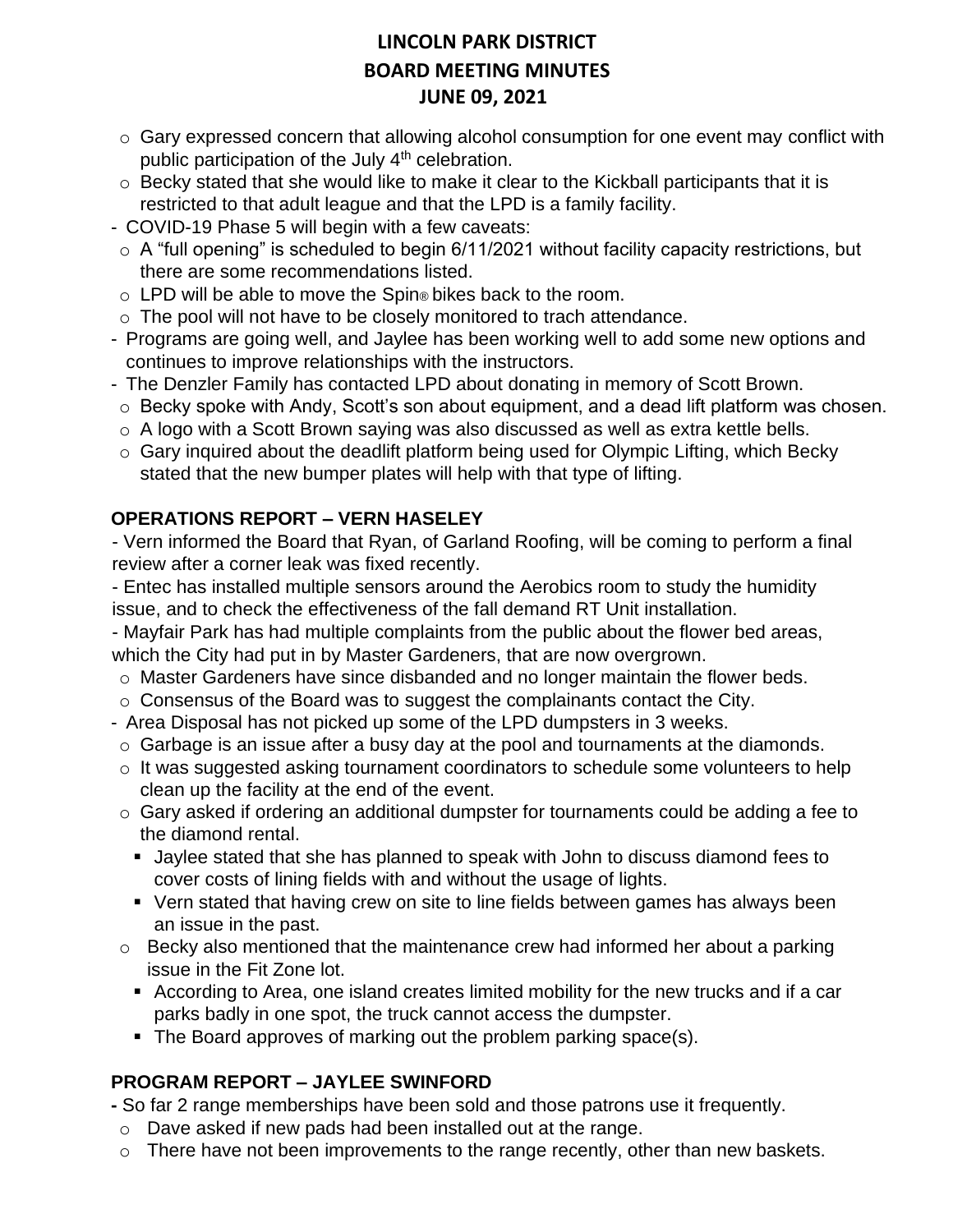- **-** The Summer Programs are going well with much positive feedback about the new ones.
- $\circ$  Nature Camp will be coordinated with Creekside, and another session has been added since the first one filled up quickly.

o Art Camp had 2 age groups, which were both relatively full, and all the kids loved it.

- Women's Softball only has 4 teams, but they love playing.
- Kid's ball leagues have all had their rain dates rescheduled, tournaments have all been scheduled, and there has been a lot of positive feedback.
- Adult Kickball League has 8 teams and will be starting soon.
- Becky and I updated LPD advertisements with WLCN.
- Last fall, I had a Build a Scarecrow program, which was requested for this year.
- As Becky said, the  $3^{rd}$  Friday event went well and was well attended.
- Jaylee is working on creating a tumbling program with a new, local instructor.
- There were a few complaints that there are not more programs for kids to sign up for.
- Jaylee is in the process of creating an end-of-season coach/parent survey for the kid's ball leagues, which should help next spring.
- The Alphabet Scavenger Hunt has been a success.
- $\circ$  Took place within the LPD facility and the LPD parks.
- o Participants have the chance to win a family pool pass.
- $\circ$  Laura inquired about the program's duration, which Jaylee verified was through June.
- Jaylee and Becky have been working on planning the July 4<sup>th</sup> Celebration events.
- **-** There is a new Astronomy Program in the works.
- o Carl, a retired ISU Professor with 40 years of experience, contacted Jaylee about the possibility of creating a local program.
- $\circ$  Carl is willing to bring a telescope and deliver a presentation on the driving range.
- $\circ$  It would be a free event, as Carl would be donating his time.

#### **FITNESS MANAGER'S REPORT – JENNIFER PRATHER**

- Group Fitness class attendance for May was 798; even with holidays and graduations.
- Kid's Zumba was well attended and is going well.
- The Spin® Certification was rescheduled to the fall.
- Active Agers will soon begin their annual Stride and Seek program.
- The Members Only Face Book page still offers 3 virtual classes per week.
- o Added back Barre Above classes.
- o May special was 1 minute Cardio workout per day.
- Class times will be adjusted in the fall.

### **POOL MANAGER'S REPORT – JENNIFER PRATHER**

- Session 1 of Swim Lessons has 40 kids and is going well.
- There have been incidents with vaping in the locker rooms and excessive PDA, with both adults and youth as the offenders.
- $\circ$  We have instituted routine locker room checks to curtail indoor vaping.
- $\circ$  Guards will be having an in-service training, with Officer Butterfield as the quest speaker, to go over situations and protocol.
- The first Family Night swim was cold and not well attended, but hopefully will be more popular with warmer weather.
- -The first teen night was not well attended but will be promoted a little bit more.
- Almost all the available dates for pool parties have been reserved, with 14 booked.
- A Summer Olympic event is in the works, which will cost \$5 per person to participate.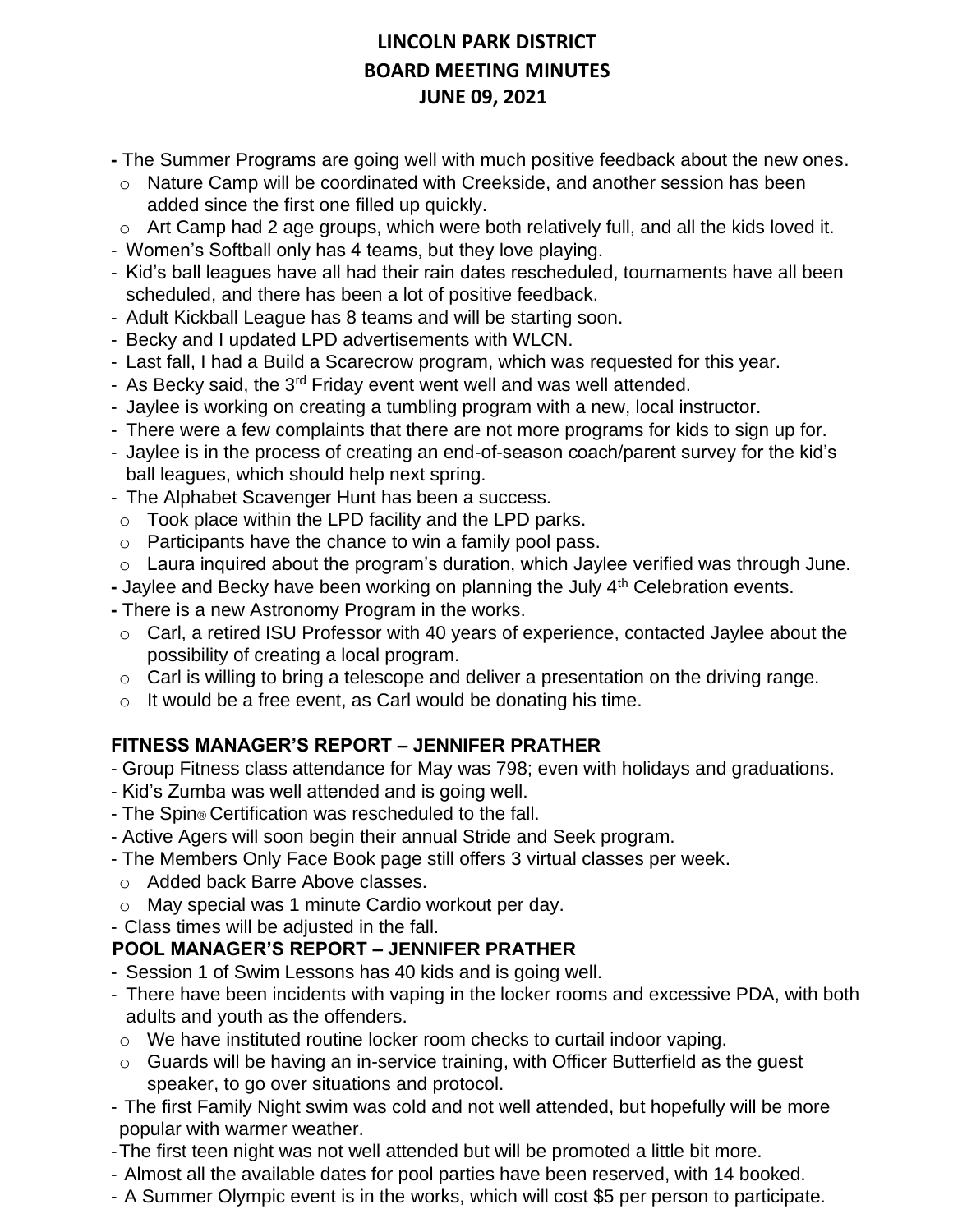- Lifeguards receive incentive coins, which are earned by attending training, asking questions, doing good work, and can be exchanged for prizes such as merch and food.
- Friday, June 11<sup>th</sup> is the first family fun day, which is free to the public with a donation to the food pantry.

### **CORRESPONDENCE:**

Everything received was regarding an incident at the pool, which will be discussed during Executive Session to protect the identity of the individual(s) involved.

#### **UNFINISHED BUSINESS:**

A**.** Capital Improvements:

- 1. Exterior Water Main:
	- a. Preparing the boring points, areas will be dug up.
	- b. Connection exchange will be scheduled for the early morning in a few weeks.
	- c. Becky is checking with the Health Department about possible facility closure requirement due to the water being shut off during the work.
- 2. Rotary Wheelchair Swing installation:
	- a. Rotary has requested the swing to be displayed at the next 3<sup>rd</sup> Friday event.
	- b. Surveys did support adding more inclusive features to existing playgrounds.
	- c. Another donation has been received.
	- d. Dave asked if there would be a publicized photo to commemorate the collaboration of community groups to provide this new feature, which Becky and Don said yes.
- 3. Exchange Club Park playground installation:
	- a. Equipment has been removed and the new features have been installed.
	- b. The remaining work has been on hold due to the rain and crew workload.
- B. Aquatic Center:
	- 1. A motor died and had to be replaced with the spare.
	- a. Dave inquired as to the new motor's horsepower, which Vern verified was 15.
	- b. Vern stated that part of the problem was the pressure issue, that has still not been resolved, which is part of the state requirements for public pools.
	- 2. It was suggested while conferring about the issue with pool professionals, that a variable speed motor might help control the pressure issue.
		- a. The splash pad does not have pressure issues, so only the plunge and lap pool motors would need to be changed to the variable speed option.
		- b. The pressure issue is causing the motors to run hot and killing the motor.
		- c. Vern estimates that the cost to replace 2 motors would be around \$1,000.00.
		- d. Gary asked if the motors can be fixed, which Vern stated that Bodine should be able to do that work.
		- e. Gary then inquired if the other 2 motors need to be replaced to go to VRF, but Vern stated that they were already compatible.
		- f. Bob stated that this adjustment may save some money on utilities and Gary agreed that it should save some on wear and tear.
- C.COVID: See Becky's report.

#### **NEW BUSINESS:**

- A. Vern brought to the Board's attention that the 1993 Ford F350 is getting old and the newer summer crews do not know how to drive a manual.
- 1. Parts are getting harder to find for repairs.
- 2. Vern asked the Board's permission to start searching for an upcoming replacement.